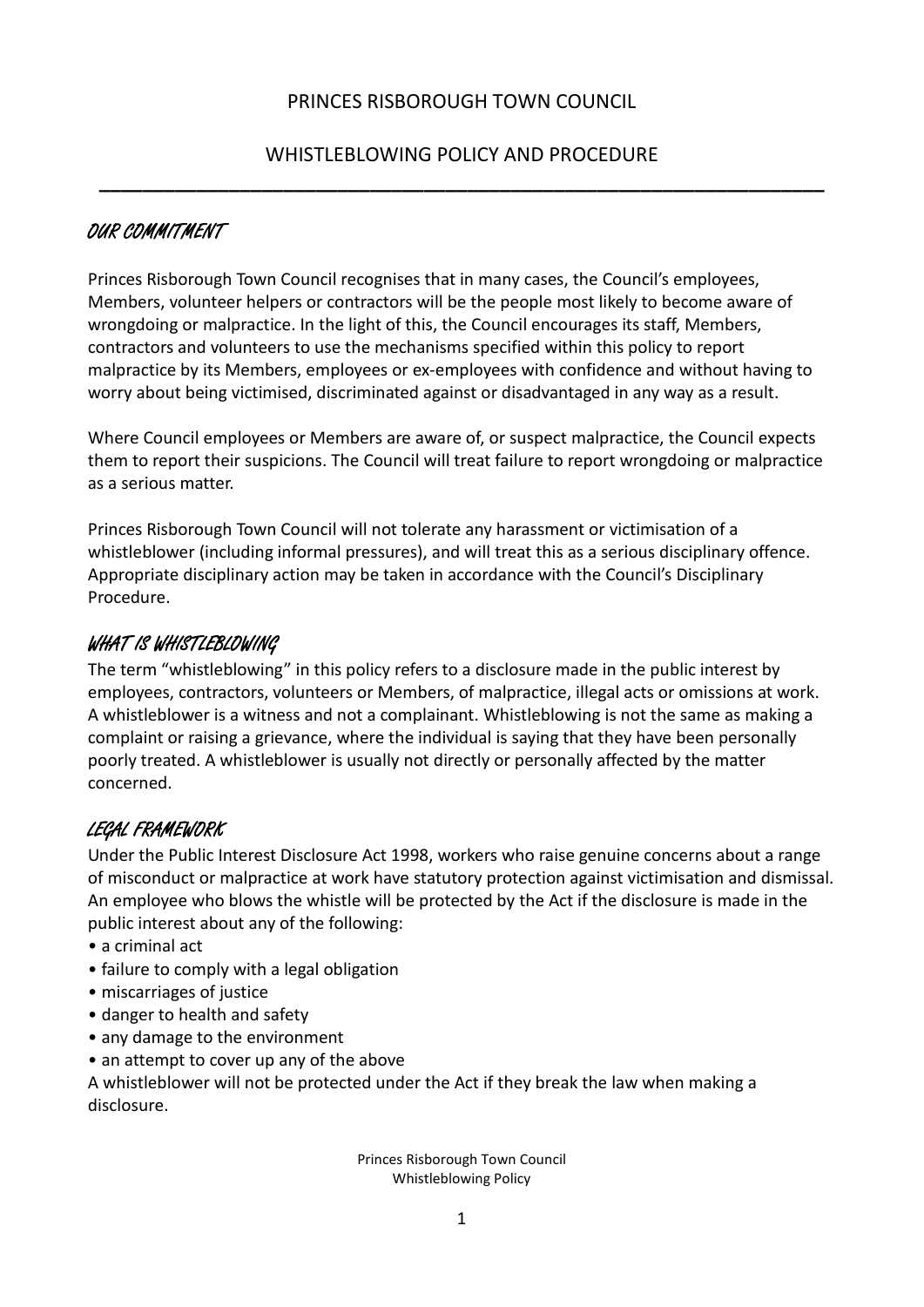### COVERAGE OF THIS POLICY

The Whistleblowing Policy and Procedure should not be used to deal with complaints that employees may have about their employment. In most circumstances, complaints should be made through other policies and procedures, such as the Grievance Policy & Procedure, Disciplinary Policy & Procedure and Bullying & Harassment Policy. Service users should make complaints or raise concerns through the Complaints Procedure.

The aim of the Whistleblowing Policy and Procedure is to enable employees, members, contractors, volunteers to report an issue if they feel that it cannot be done using the existing procedures, particularly if the matter is not about their personal employment position. Whistleblowing refers to issues that are of such importance that the public interest is served by reporting the issue.

The following is a list of examples when this policy may be used (please note that this list is not exhaustive):

- any unlawful act, whether criminal or a breach of civil law, has been committed, is being committed or is likely to be committed
- suspected corruption or fraud
- disregard for legislation, particularly that of health & safety at work
- a breach of a code of conduct
- misuse of assets, including stores, equipment, vehicles, buildings, computer hardware and software
- causing damage to the environment
- breach of financial regulations
- showing undue favour over a contractual matter or to a job applicant
- breach of, or failure to implement or comply with any policy determined by the Council

• failure to take reasonable steps to report and rectify any situation which is likely to give rise to a significant avoidable cost, or loss of income, to the Council or would otherwise seriously prejudice the Council

• abuse of power, or the use of the Council's powers and authority for any unauthorised or ulterior purpose

• deliberately concealing information in relation to any of the items on this list

Whilst volunteers are not covered by the Public Interest Disclosure Act, this Council's policy has been written to encompass Members and volunteers.

## WHO A DISCLOSURE CAN BE MADE TO:

1. The Town Council

The Public Interest Disclosure Act directs workers towards raising matters internally in the first instance, and to use internal whistleblowing policies.

For a disclosure to be protected by law, a whistleblower must:

- make the disclosure in the public interest
- reasonably believe that the information is substantially true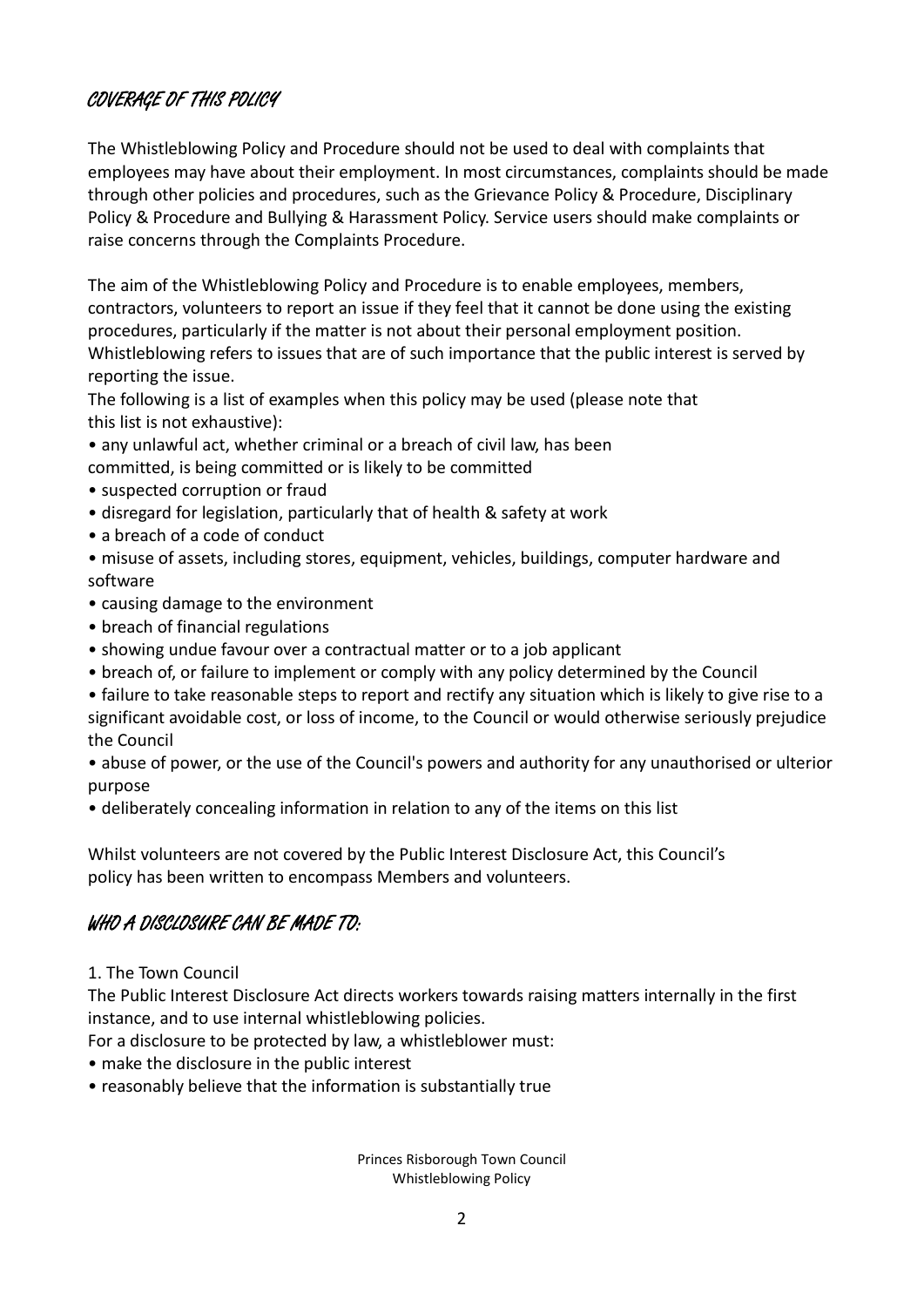#### 2. A Legal Advisor

A disclosure of information for the purpose of obtaining legal advice is protected.

#### 3. Prescribed Persons

Whilst the Town Council strongly encourages disclosures to be made internally, if a whistleblower feels unable to use the procedure outlined within this policy they can make a disclosure to other people/organisations as prescribed by government. The most relevant prescribed people relating to the Town Council are:

- Health and Safety Executive and Wycombe District Council for health and safety risks
- Environment Agency
- Serious Fraud Office, Inland Revenue, Customs & Excise
- National Audit Office, Audit Commission
- Information Commissioner

To make a protected disclosure to a prescribed person, the whistleblower must:

- make the disclosure in the public interest
- reasonably believe that the information is substantially true
- reasonably believe that the information is being disclosed to the right person or organisation

#### 4. Wider Disclosures

A whistleblower would also be protected under the Act if they made wider disclosures, e.g. to a professional body, the Police or an MP, etc., if the whistleblower:

- makes the disclosure in the public interest
- reasonably believes that the information is substantially true
- does not act for personal gain
- acts reasonably taking into account the circumstances

In order to make a protected wider disclosure, the whistleblower must either:

• reasonably believe that the Council would treat them unfairly if they made a disclosure internally or to a prescribed person

• reasonably believe that an internal disclosure would result in the destruction or cover‐up of evidence

• have previously disclosed the same or very similar information internally or to a prescribed person

### WHISTLEBLOWING PROCEDURE

#### Confidentiality

If the whistleblower requests confidentiality, the Council will not reveal the whistleblower's name or position without their permission. It is, however, easier to pursue and verify complaints if the whistleblower provides his/her name. Unsupported, anonymous complaints and allegations will be treated with caution. There may be circumstances when the Council is legally obliged to disclose the name of a whistleblower, e.g. when ordered to by court.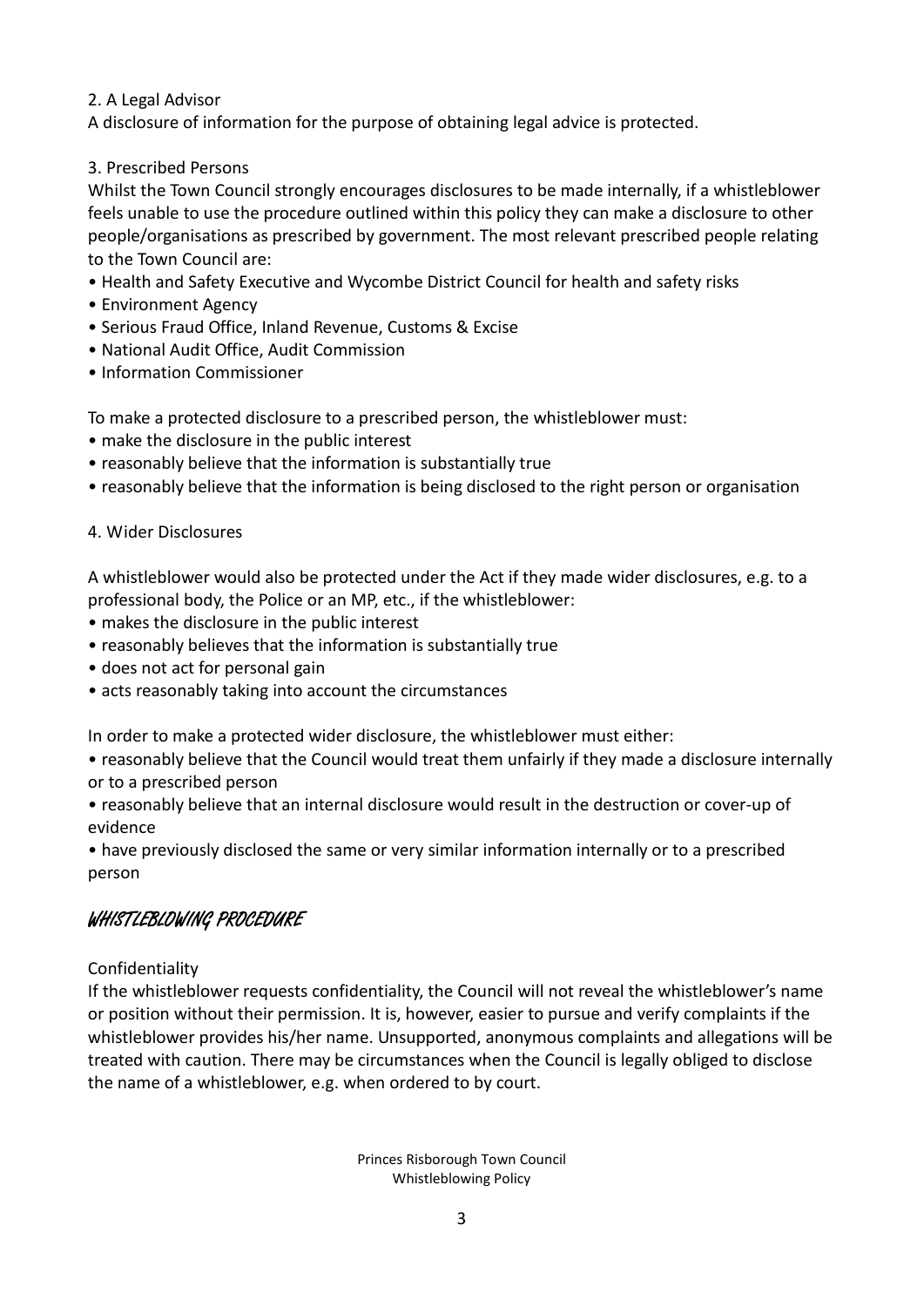#### Protection for Whistleblowers

If an employee, Member, volunteer or contractor raises a concern which they believe to be true, the Council will take appropriate action to protect the individual from harassment, victimisation and bullying. Employees who raise a genuine concern under this policy will not be at risk of losing their job. However, a whistleblower will not be protected from the consequences of making a disclosure if, by doing so, they commit a criminal offence.

#### Involvement of Trades Unions

Princes Risborough Town Council recognises the right of whistleblowers to be advised and represented by their union when raising concerns under the whistleblowing procedure.

#### Designated Officer

The Town Clerk is the Designated Officer to be a point of contact for concerns raised under this procedure.

#### 1. Raising a Concern

An employee should normally raise their concerns about wrongdoing or malpractice with his/her immediate line manager. Whilst the whistleblower is not expected to prove the truth of an allegation or to investigate the matter themselves, the whistleblower should have a reasonable belief and some evidence to back it up before raising their concerns. The manager will notify the Designated Officer within two working days whenever possible.

Where it is not appropriate to go via normal management reporting channels, because the matter is serious and sensitive (e.g. if the whistleblower believes that his or her manager is involved), he/she should contact the Designated Officer. Members, volunteers and contractors should contact the Designated Officer.

The Designated Officer and line managers must take all concerns seriously. Where, exceptionally, the concern is about the Designated Officer, the concerns should be reported to the Chairman of the Council, who will decide how the investigation will proceed. This may include an external investigation.

#### 2. Employer's Response

Within ten working days, the Designated Officer will arrange an initial interview to ascertain the nature of the whistleblower's concern. The interview will be confidential if requested by the whistleblower. The whistleblower has the right to bring a friend or union representative along with them. The friend or union representative must observe confidentiality.

At this stage, the whistleblower will be asked whether he/she wishes his/her identity to be disclosed and will be reassured about protection from possible reprisals or victimisation.

The whistleblower will be asked if they wish to make a written or verbal statement. In either case, the Designated Officer will write a brief summary (dated) of the interview, which will be agreed by both parties. The Designated Officer will be responsible for the commission of any further investigation.